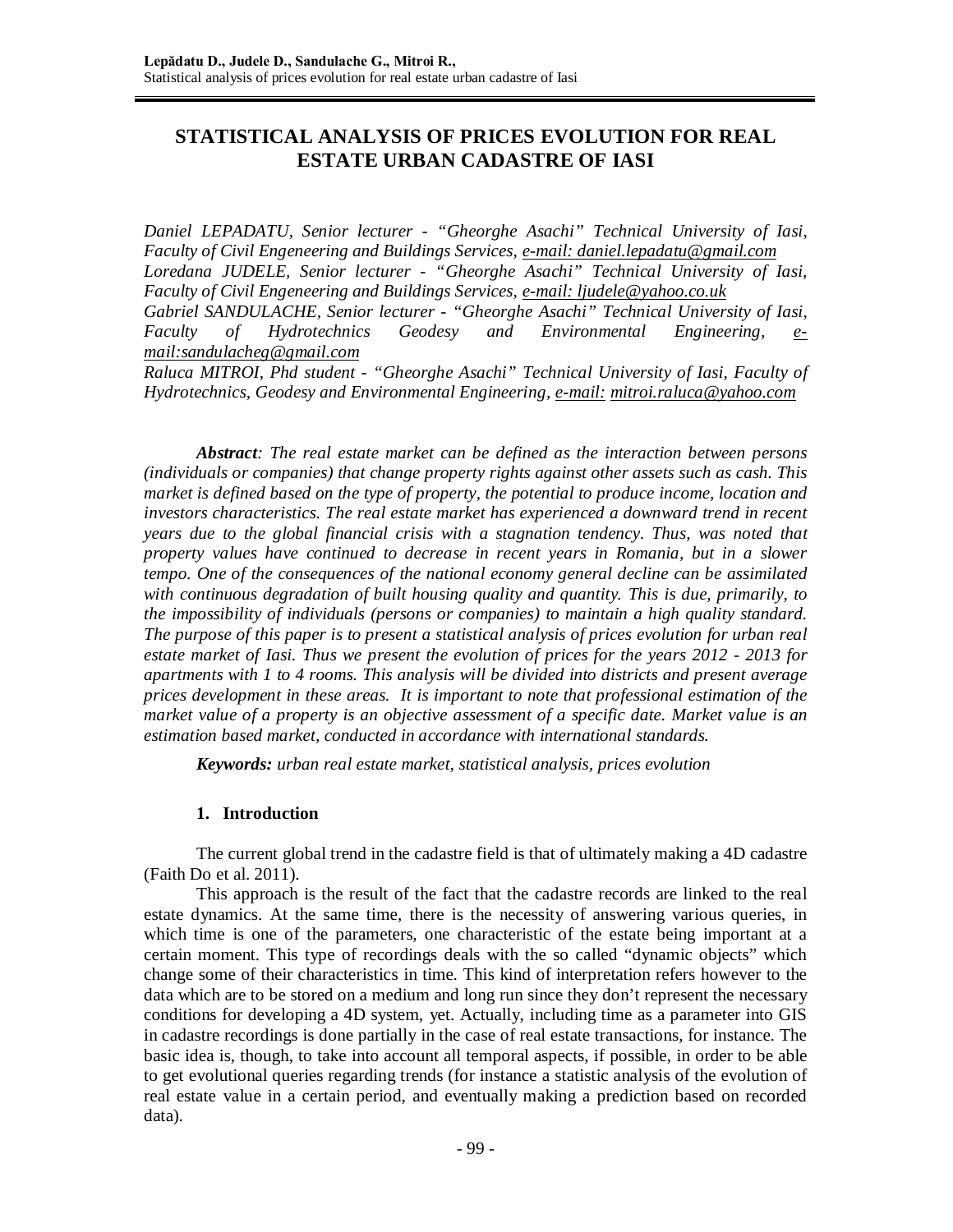In the Romanian context, this trend leads to the problem that ANCPI has in plan to solve in a few years by constructing a data base in which information about the value of real estate transactions will be stored.

# **2. Additions**

# *Ways of establishing the market value of housing*

The evaluation of real estate is a complex process that takes into account a very large number of factors because its dynamics changes sometimes through means that cannot necessarily be predicted nor stopped. Thus, standardized ways of evaluation have been developed, that can comprise this dynamics and achieve a level of price estimation very close to the real one.

The evaluation of a housing real property is done through two methods that are recommended by the evaluation standards as follows:

- 1. Direct comparisons on the market
- 2. Probable income capitalization (efficiency).

#### *Evaluation through direct market comparisons*

This comparative approach takes into consideration the sales of similar or fungible properties and the information about the market, and estimates the value through comparison processes. Usually, the evaluated property is compared to the sales of similar properties traded on an open market. The quotes and the selling offers are also considered. The number of transactions in this category is extremely small considering the minimum number of offers; the real estate market being severely constrained by the buyers' capacity of absorption.

### *Evaluation through capitalization of probable income (efficiency)*

This method consists in estimating the value of a real property in relation to the incomes that it can bring in a period of time. This method is based on the fungibility principle that shows the income flow which produces the highest degree of recuperation and fructification, corresponding to a certain risk level, and which leads to the determination of the most probable value of the variable.

The incomes and expenditures were estimated considering common criteria for both the appraised property and the ones used for comparison:

- 1. The market expectations regarding the selling price, the ownership and taxation period are similar.
- 2. The financing conditions and the market conditions that influence comparable properties are similar, adjustments not being necessary.
- 3. In order to estimate the general capitalization rate, we selected properties which, together with the appraised property, comply with the requirements of the method.
- 4. For comparable properties, the net income from use was determined starting from the incomes and the expenditures registered by each property in similar market conditions.
- 5. The main elements used to apply this method are: potential annual rent (potential gross income) and the capitalization rate of net incomes available for the owner.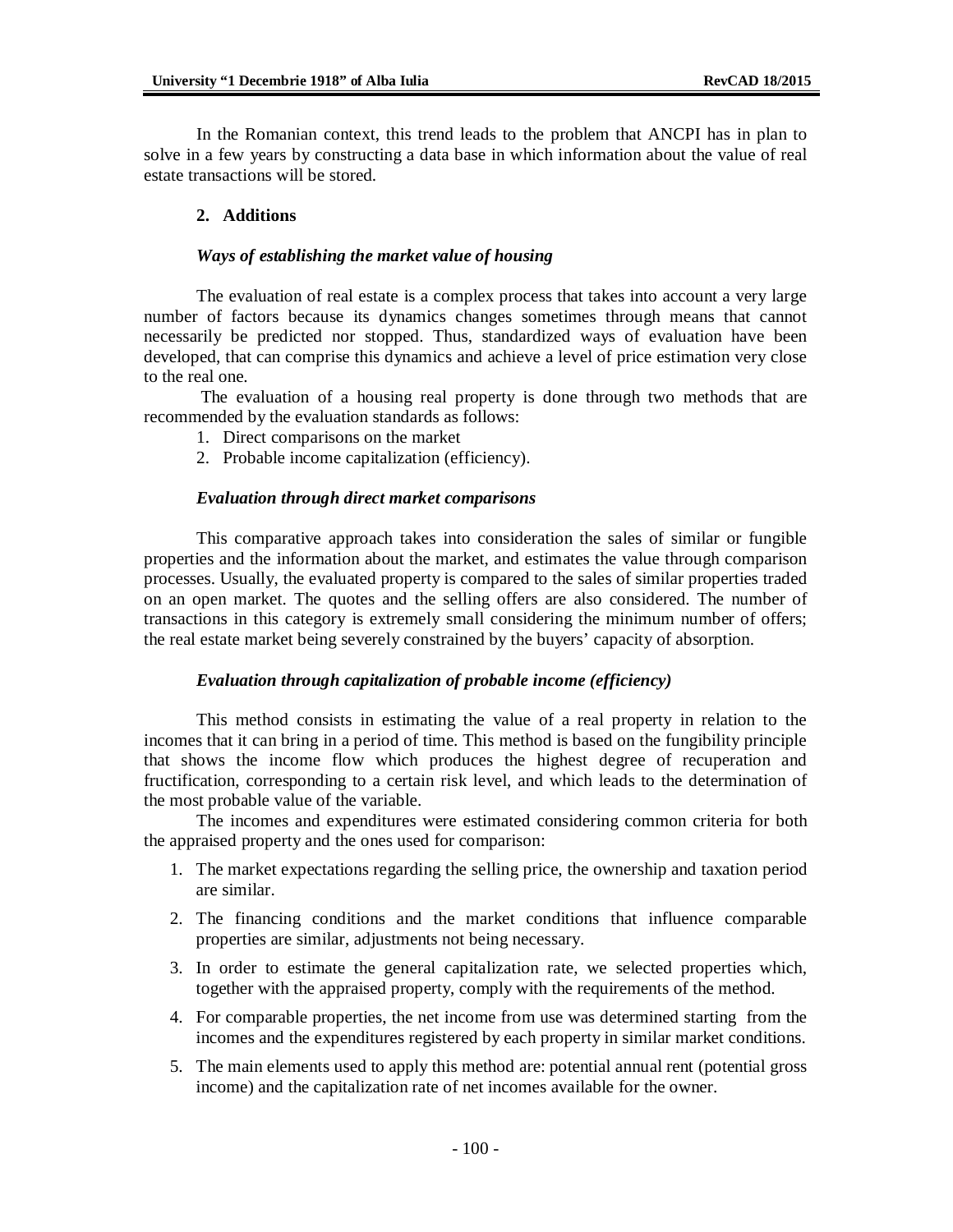6. The capitalization rate was estimated for three comparable properties for which the registered incomes and expenditures of each property were determined, in similar usage conditions.

# *The market value of a real estate*

In order not to create confusions and interpretations on the assessed value, according to the International Standards 2011, the market value is defined as the estimated sum for which a property could be exchanged at the date of the evaluation between a firm buyer and a determined seller in a transaction of an objectively determined price, following an adequate marketing activity in which both parties acted consciously, cautiously and unconstrained.

It is important to mention that the professional estimation of the market value is an objective evaluation of the property rights over some assets at a certain date. In this definition there is implicit the concept of the market on the whole which reflects the activity and motivation of more than one party rather than the image or the preconceived interest of a certain party. The market value is a market based estimate determined according to these Standards.

The real estate market can be defined as being the interaction between the (physical or legal) persons who exchange property rights for other commodities like money. This market is defined based on the type of property, its potential of producing incomes, location, the characteristics of the investors and typical tenants.

The evolution of the prices for the main cities in the country is shown in diagram ... As it can be seen in this diagram (Fig. 1), the variations in the monitored cities were quite low, being actually within the margin of error. Thus, besides Bucharest where the maximum and the minimum prices are between 1300 euro/ $m^2$  and 1100 euro/ $m^2$ , the other monitored cities present very little variations around the sum of 1000 euro/ $m^2$ .

The statistical analysis used data gathered from a real estate agency during three semesters, divided on flats with 1 to 4 rooms and on residential areas assigned to the already existent districts of Iasi. These are presented in the table 1.

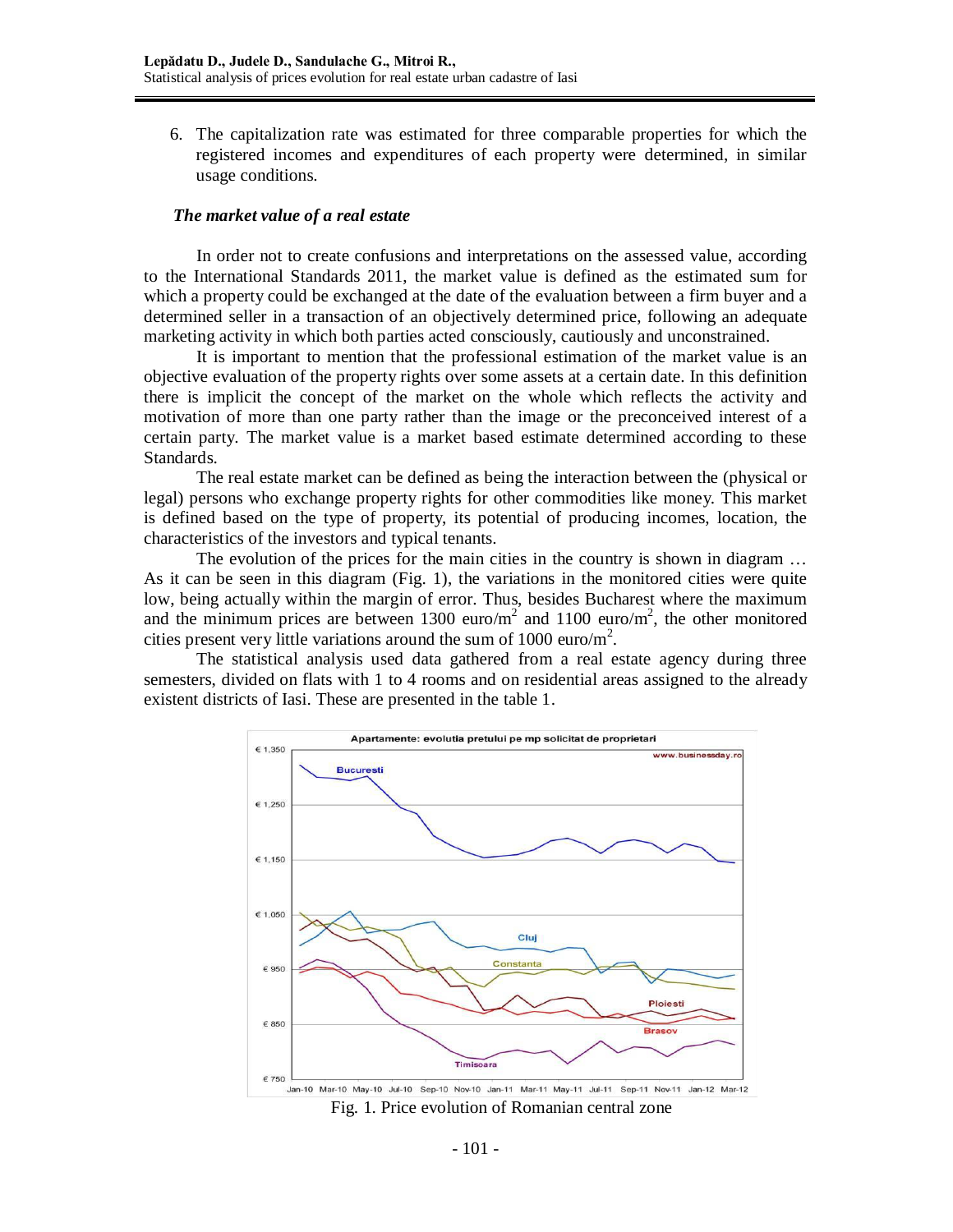|                 | <b>Period</b>          | 2012/sem II/ rooms no. |                |            |            | 2013/sem I/ rooms no. |            |            |            | 2013/sem II/ rooms no. |                |            |                |
|-----------------|------------------------|------------------------|----------------|------------|------------|-----------------------|------------|------------|------------|------------------------|----------------|------------|----------------|
| Zone            | Price/m2               |                        | $\overline{2}$ | 3          | 4          |                       | 2          | 3          | 4          |                        | $\overline{2}$ | 3          | $\overline{4}$ |
|                 | Price min              | 1070                   | 1070           | 1020       | 1020       | 1060                  | 1060       | 1010       | 1010       | 1050                   | 1050           | 1000       | 1000           |
|                 | Price max              | 1170                   | 1170           | 1120       | 1120       | 1160                  | 1160       | 1110       | 1110       | 1150                   | 1150           | 1100       | 1100           |
| <b>Ultracen</b> | Price                  |                        |                |            |            |                       |            |            |            |                        |                |            |                |
| tral            | medium                 | 1120                   | 1120           | 1070       | 1070       | 1110                  | 1110       | 1060       | 1060       | 1100                   | 1100           | 1050       | 1050           |
|                 | Price min              | 840                    | 830            | 820        | 820        | 830                   | 820        | 810        | 810        | 820                    | 810            | 800        | 800            |
|                 | Price                  |                        |                |            |            |                       |            |            |            |                        |                |            |                |
|                 | max                    | 890                    | 890            | 880        | 880        | 880                   | 880        | 870        | 870        | 870                    | 870            | 860        | 860            |
| Median -        | Price                  |                        |                |            |            |                       |            |            |            |                        |                |            |                |
| <b>Pacurari</b> | medium                 | 865                    | 860            | 850        | 850        | 855                   | 850        | 840        | 840        | 845                    | 840            | 830        | 830            |
|                 | Price min              | 930                    | 920            | 910        | 900        | 920                   | 910        | 900        | 890        | 910                    | 900            | 890        | 880            |
|                 | Price max              | 970                    | 960            | 950        | 940        | 960                   | 950        | 940        | 930        | 950                    | 940            | 930        | 920            |
| <b>Median</b>   | Price                  |                        |                |            |            |                       |            |            |            |                        |                |            |                |
| Copou           | medium                 | 950                    | 940            | 930        | 920        | 940                   | 930        | 920        | 910        | 930                    | 920            | 910        | 900            |
|                 | Price min.             | 870                    | 870            | 860        | 840        | 860                   | 860        | 850        | 830        | 850                    | 850            | 840        | 820            |
| Semi-           | Price max              | 830                    | 830            | 820        | 820        | 820                   | 820        | 810        | 810        | 810                    | 810            | 800        | 800            |
| central -       | Price                  |                        |                |            |            |                       |            |            |            |                        |                |            |                |
| <b>Podu Ros</b> | medium                 | 850                    | 850            | 840        | 830        | 840                   | 840        | 830        | 820        | 830                    | 830            | 820        | 810            |
|                 | Price min              | 780                    | 780            | 770        | 760        | 770                   | 770        | 760        | 750        | 760                    | 760            | 750        | 740            |
|                 | Price max              | 820                    | 820            | 810        | 810        | 810                   | 810        | 800        | 800        | 800                    | 800            | 790        | 790            |
| Median          | Price                  |                        |                |            |            |                       |            |            |            |                        |                |            |                |
| <b>Tatarasi</b> | mediu                  | 800                    | 800            | 790        | 785        | 790                   | 790        | 780        | 775        | 780                    | 780            | 770        | 765            |
| Median          | Price min              | 770                    | 760            | 750        | 750        | 760                   | 750        | 740        | 740        | 750                    | 740            | 730        | 730            |
| Est-            | Price max              | 800                    | 790            | 780        | 770        | 790                   | 780        | 770        | 760        | 780                    | 770            | 760        | 750            |
| <b>Mircea</b>   | Price                  |                        |                |            |            |                       |            |            |            |                        |                |            |                |
| Galata          | medium                 | 785                    | 775            | 765        | 760        | 775                   | 765        | 755        | 750        | 765                    | 755            | 745        | 740            |
| Median          |                        |                        |                |            |            |                       |            |            |            |                        |                |            |                |
| <b>Nord</b>     | Price min<br>Price max | 800<br>820             | 810<br>810     | 790<br>800 | 790<br>800 | 790<br>810            | 800<br>800 | 780<br>790 | 780<br>790 | 780<br>800             | 790<br>790     | 770<br>780 | 770<br>780     |
| Vest-           |                        |                        |                |            |            |                       |            |            |            |                        |                |            |                |
| Alexandr        | Price                  |                        |                |            |            |                       |            |            |            |                        |                |            |                |
| u Dacia         | mediu,                 | 810                    | 810            | 795        | 795        | 800                   | 800        | 785        | 785        | 790                    | 790            | 775        | 775            |
| Median          | Price min              | 810                    | 800            | 790        | 770        | 800                   | 790        | 780        | 760        | 790                    | 780            | 770        | 750            |
| Sud Vest        | Price max              | 830                    | 820            | 810        | 800        | 820                   | 810        | 800        | 790        | 810                    | 800            | 790        | 780            |
|                 |                        |                        |                |            |            |                       |            |            |            |                        |                |            |                |
| <b>Nicolina</b> | Price                  |                        |                |            |            |                       |            |            |            |                        |                |            |                |
| Cug             | medium                 | 820                    | 810            | 800        | 785        | 810                   | 800        | 790        | 775        | 800                    | 790            | 780        | 765            |

Table 1. Apartment's prices in Iasi

In the second semester of 2012 (Fig. 2), we notice a slight decrease of the prices for each type of flats, the trend remaining the same with maximum prices in the ultra-central area and minimum in the semi-central area of Podu Ros.



Fig. 2. Price evolution of central zone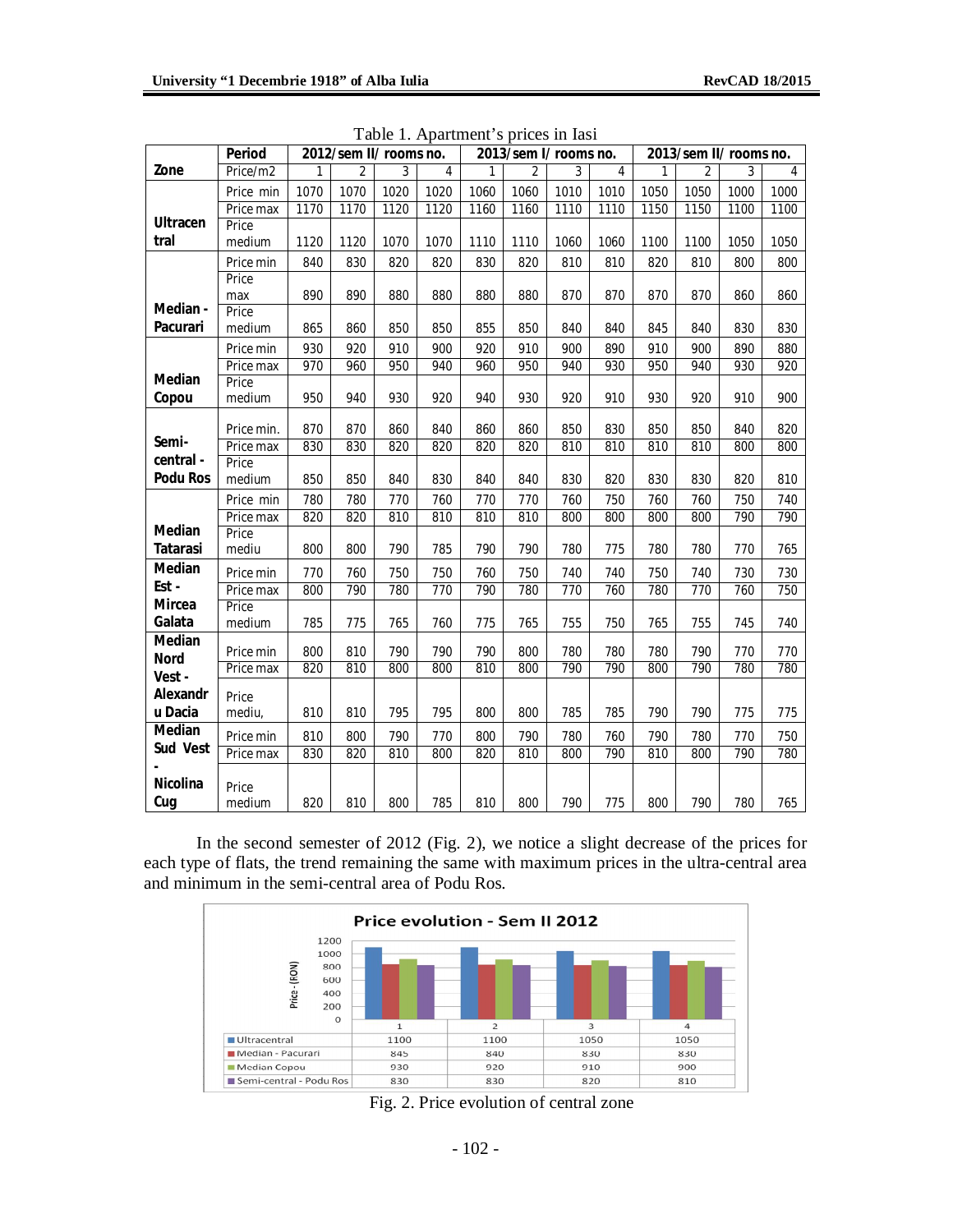In non central districts, the prices vary between 820 euro/ $m<sup>2</sup>$  for a 1 room flat in the Median south-west Nicolina CUG area and  $760 \text{ euro/m}^2$  for a 4 room flat in the Median east Mircea-Galata area (Fig. 3).



Fig. 3. Price evolution of median zone

In the first semester of 2013 (Fig. 4), the evolution of the prices for the flats in the central area vary between 1110 euro/ $m^2$  for the ones with 1 and 2 rooms in the ultra-central area and 820 euro/ $m^2$  for 4 rooms flats in the semi-central area of Podu Ros.



Fig. 4. Price evolution of central zone – 2013 sem I

In the median areas (Fig. 5), there is to be noticed a significant increase for Nicolina-CUG area, 810 euro/m<sup>2</sup> for the 1 room flats and a relatively low price of 750 euro/m<sup>2</sup> for the 4 rooms flats from Mircea-Galata area.



Fig. 5. Price evolution of median zone – 2013 sem I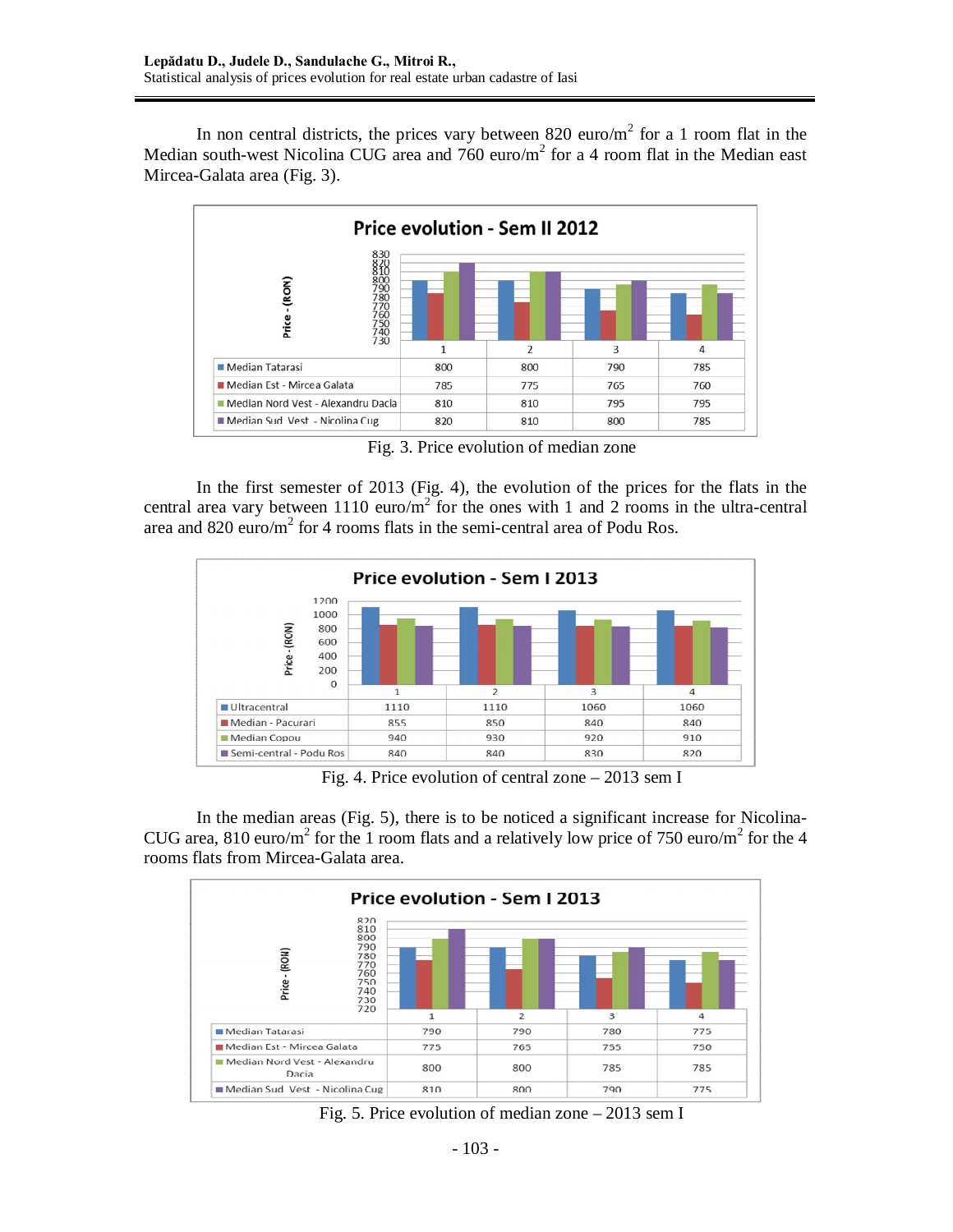The diagram presents the evolution of the prices on districts in relation to the number of rooms per flat in the second semester of 2013 (Fig. 6). One can notice that the highest prices are for the 1 room and 2 room flats in the ultra-central area and Copou area. For the median areas (Fig. 7), there is a maximum price of 800 euro/ $m^2$  in Nicolina-CUG area and a minimum of 740 euro/m<sup>2</sup> in Mircea-Galata area.



Fig. 6. Price evolution of central zone – 2013 sem II



Fig. 7. Price evolution of median zone – 2013 sem II

### **3. Conclusions**

This paper presents a statistical analysis of the evolution of prices for the residential flats in the city of Iasi during three consecutive semesters. Thus, we noticed that the prices slightly increased with 5% /semester, which indicates a decrease of the real estate market of Iasi.

In the estimation of the average prices of various real estates, certain inherent errors may occur due to situations like:

- Differences between the documented situation and real life
	- Use of different currency
	- Elements that are not analyzed in the process of price estimation and their occurrence probability
	- Significant variations connected to the non-analyzed elements